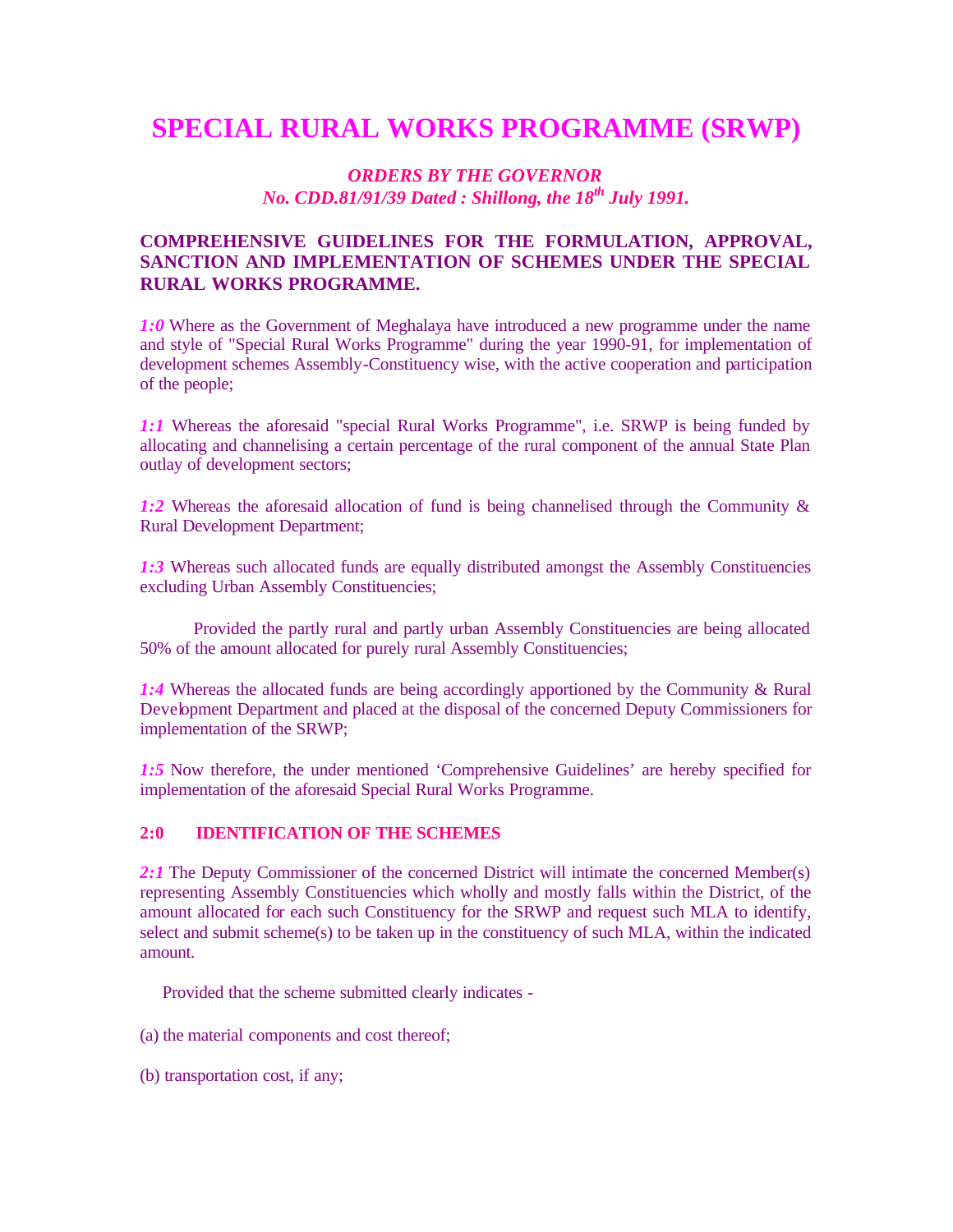(c) labour component in terms of mandays and cost thereof;

Further, provided that where an MLA falls to identify or submit schemes for the indicated amount or part thereof, within such time as may be prescribed, the concerned Deputy Commissioner shall obtained schemes for such amount for the constituency of such MLA from the Chairman, District Planning and Development Council of the concerned District, within such further time as may be prescribed.

*2:2* Where an MLA requests the Deputy Commissioner for assistance in the matter of formulation of plan(s) and estimate(s) of SRWP scheme(s), such Deputy Commissioner will cause the necessary technical assistance to be extended to the MLA concerned by the Superintending Engineer/Executive Engineer/SDO, PWD concerned or by the BDO or his Subordinate Engineer.

*2:3* The Deputy Commissioner will collate the SRWP schemes of his District, as received from concerned MLA's and submit the same to the Director, Community & Rural Development Department, Government of Meghalaya, Shillong every year within such time as may be prescribed.

# **3:0 APPROVAL OF SRWP SCHEMES**

*3:1* The SRWP schemes received from the different districts shall be summarised by Director, C & R.D. Department and placed before the State Level Committee for SRWP. Such Committee has been constituted with the Chief Minister as Chairman, Minister incharge of Finance, Planning and Community & Rural Development, the Chairman of District Planning & Development Councils, the Deputy Commissioners and the Special Secretary, Community & Rural Development as Members', with Director, C & R.D. as Member Secretary.

*3:2* The State Level Committee: -

(i) Consider approval of the SRWP schemes placed before it by the Member Secretary of the **Committee** 

(ii) Review the progress of implementation of SRWP schemes and evaluate performance under the programme.

*3:3* The Director, Community & Rural Development Department shall communicate the SRWP schemes approved by the State Level Committee to the Deputy Commissioners concerned, for implementation through the Block Development Officers.

### **4:0 SANCTIONS OF SRWP SCHEMES**

*4:1* The SRWP schemes for each Assembly Constituency shall be sanctioned by the concerned Deputy Commissioner in exercise of authority under the Delegation of Financial Power Rules, 1981 as amended up to date.

*4:2* As at present, the Deputy Commissioner have been delegated full power for sanction of SRWP schemes vide Notification NO.FEG.30/76/79, DT. 22.2.91, subject to the following conditions: -

(i) Subject to Budget provision: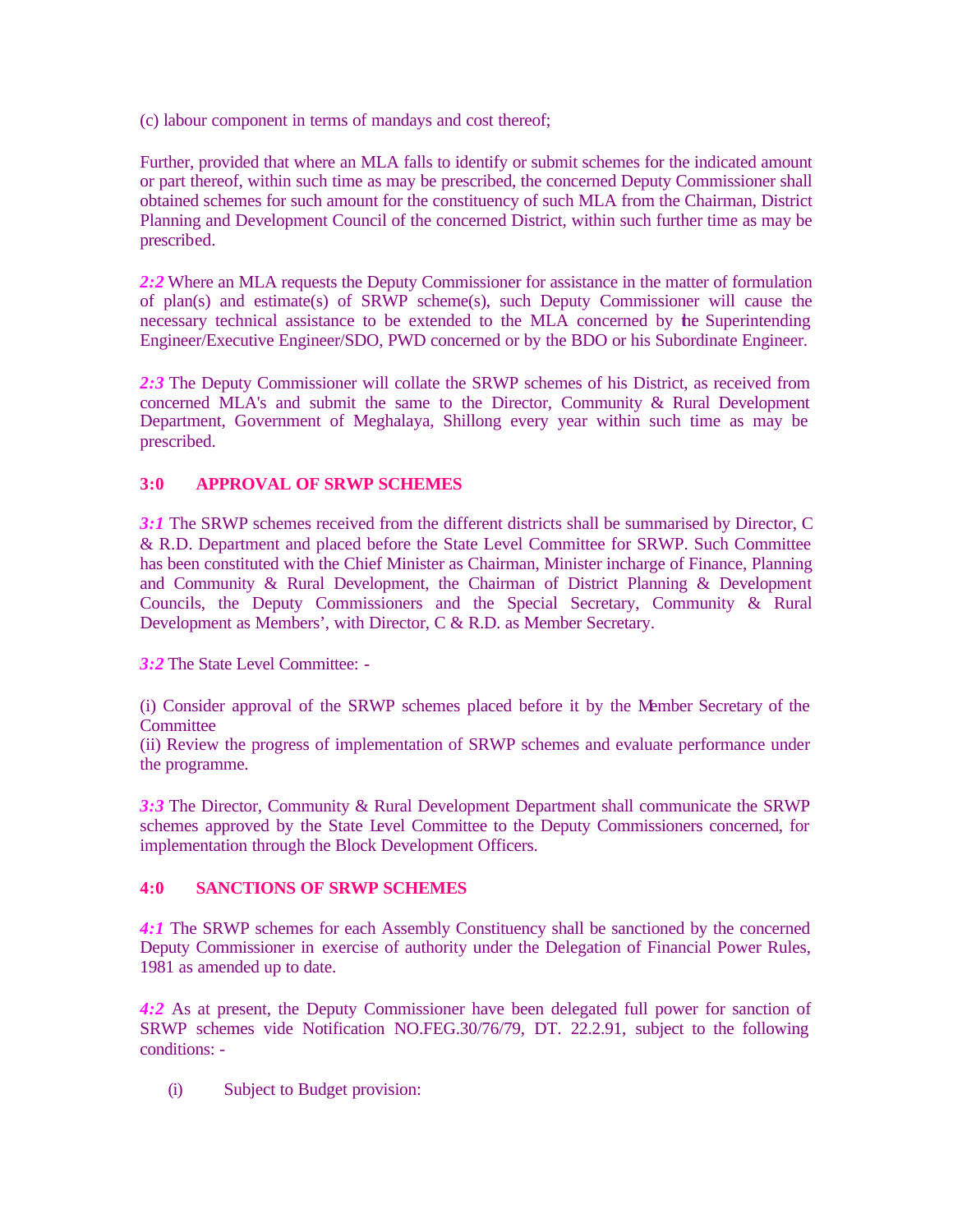- (ii) Scheme should be in accordance with the approval accorded by a Special Committee set up at the State Level.
- (iii) Schemes should be in compliance with the general instructions of Planning and Finance Departments.

In case of any deviation, the matter should be referred to  $C \& R.D$ . Department, who should consult the Planning and Finance Departments.

*4:3* Deputy Commissioners will sanction only those schemes under SRWP which have been approved by the Special State Level Committee. Further technical plans or estimates will not be required for sanctioning such schemes, except for those schemes which relate to 'Construction of Bridges' and 'Construction of Buildings' on which the financial outlay exceed Rupees One lakh on any one such schemes.

*4:4* Deputy Commissioners may sanction the scheme under SRWP for 'construction of Bridges' or for 'construction of Building', which have an outlay exceeding Rupees One lakh on any one such scheme, on the basis of technical plans and estimates prepared by the competent engineer.

*4:5* In case covered under para 4:4 above, the DC/BDO should cause the required technical plans and estimates to be drawn up by the competent engineer in consultation with the MLA concerned.

*4:6* The Secretary to the Government of Meghalaya, PWD Department has vide his letter NO.PW/WR/122/90/174, dt. directed all Additional Chief Engineers, Superintending Engineers, Executive Engineer etc., to render such assistance as may be required for such purpose by the concerned Deputy Commissioner. The required technical assistance may therefore be obtained by BDOs with the assistance of the concerned Deputy Commissioner.

#### **5:0 RELEASE OF FUND**

*5:1* While sanctioning SRWP schemes, the Deputy Commissioners shall place 50 % of the sanctioned amount for each scheme at the disposal of the concerned Block Development Officer within those Block the scheme(s) are to be implemented.

*5:2* The Block Development Officer shall release such amount as FIRST INSTALLMENT to the beneficiary - organisation of the sanctioned scheme for implementation, subject to the condition that "UTILISATION CERTIFICATE" should be furnished by such organisation within a period of four months from the date of release of such first installment, certifying that the amount has been fully utilised for the purpose for which sanctioned.

*5:3* On the receipt of such Utilisation Certificate, it shall be verified by the BDO or his authorised Subordinate Engineer. Where the Utilisation of the amount is found to be correct and factual, the BDO concerned shall countersigned the Utilisation Certificate and submit the same to the concerned Deputy Commissioner.

*5:4* On receipt of Utilisation Certificate duly countersigned by the BDO concerned, the Deputy Commissioner shall cause the remaining 50 % of the sanctioned amount of each scheme to be released to the concerned BDO.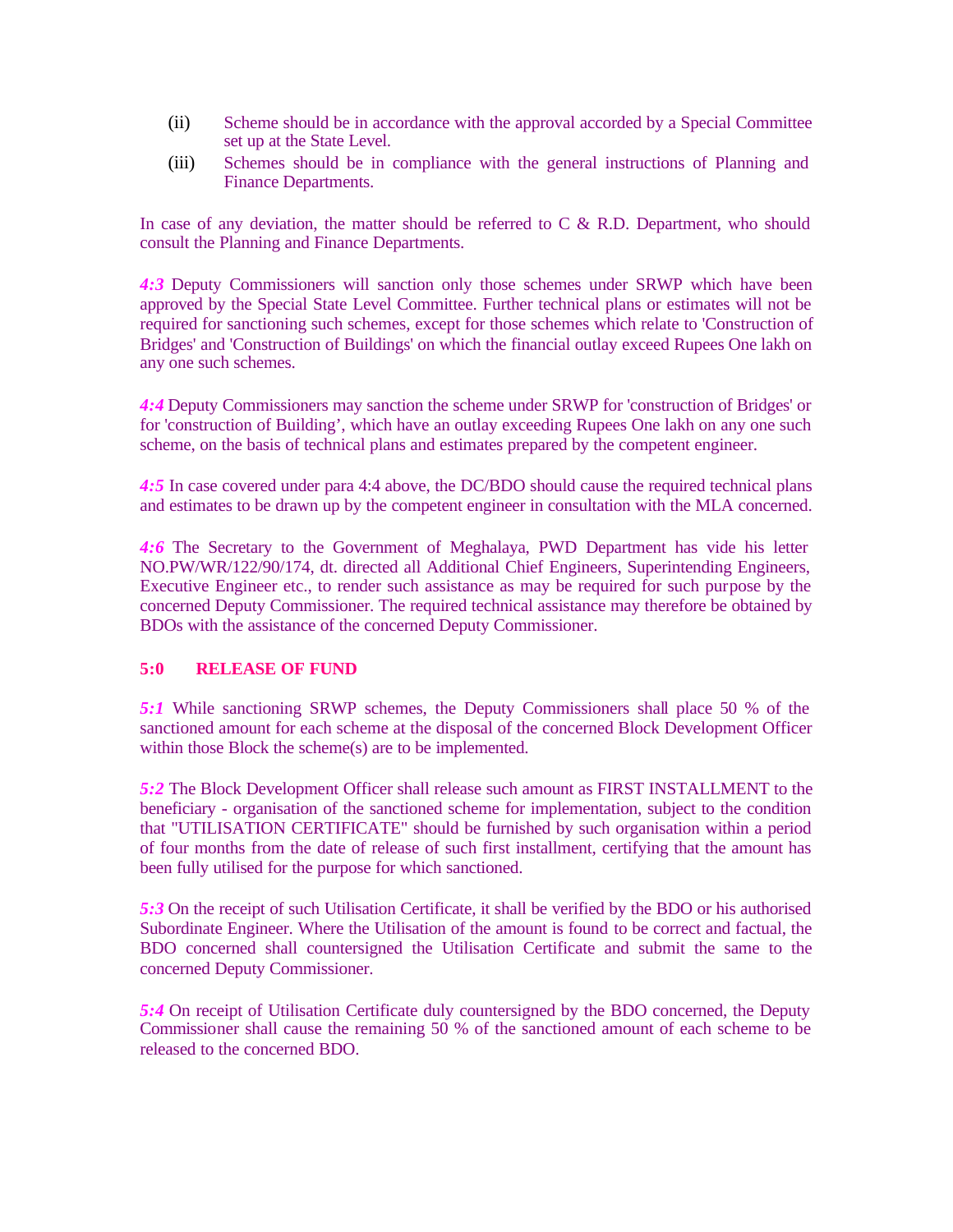*5:5* On receipt of the release of the SECOND INSTALLMENT, the BDO will release it to the beneficiary-organisation, subject to the condition that the beneficiary-organisation undertakes to submit a "Utilisation Certificate" for such amount within a further period of four months from the date of its release.

*5:6* On receipt of "Utilisation Certificate" for the second installment, the BDO shall cause the Utilisation Certificate to be verified by himself or by his Subordinate Engineer. If satisfied that the Utilisation Certificate is correct and factual and that the sanctioned SRWP schemes has been implemented and completed, the BDO concerned shall certify accordingly on the body of the Utilisation Certificate and submit it to the Deputy Commissioner for record. If the BDO is not satisfied with the veracity of the Utilisation Certificate he will direct the beneficiary-organisation to complete implementation of the sanction SRWP scheme, according to the terms of the sanction and ensure compliance with such direction. Provided that a beneficiary-organisation which fails to complete the work in terms of the sanction will be debarred from consideration for future grants, besides other admissible penal action.

# **6:0 I M P L E M E N T A T I O N**

*6:1* The SRWP schemes shall be directly implemented by the beneficiary-organisation. No contractor(s) shall be engaged either by the Deputy Commissioner of the BDO or the beneficiaryorganisation for implementation of SRWP schemes.

*6:2* The Deputy Commissioners shall ensure that technical guidance as may be required by the beneficiary-organisation for implementation of the programme is extended by the concerned engineer(s) or any other competent-technical authority of his District.

### **7:0 MONITORING AND REPORTING PROGRESS OF IMPLEMENTATION**

*7:1* The Block Development Officer shall submit a monthly "Progress Report" in the prescribed proforma, on the progress of implementation of each SRWP scheme within the Block to the concerned Deputy Commissioner within the 5th of the month.

*7:2* The Deputy Commissioner shall cause a "Consolidated Report" of the progress of implementation of SRWP schemes in each District to be submitted to the Director,  $C \& R.D.$ Department, within the 7th of the month.

*7:3* The Deputy Commissioners shall review the progress of implementation of SRWP schemes in their monthly meetings with the BDOs, as well as at the monthly District Coordination Committee meetings.

*7:4* The Director, Community & Rural Development Department shall review the progress of SRWP schemes at the Headquarter of each District every quarter and submit an "Evaluation Report" to the Community & Rural Development Department with copies to Planning, Finance and Programme Implementation Departments, regularly.

*7:5* These order takes immediate effect, superceding the earlier instructions or guidelines issued for the implementation of the SRWP and shall remain in force until further orders.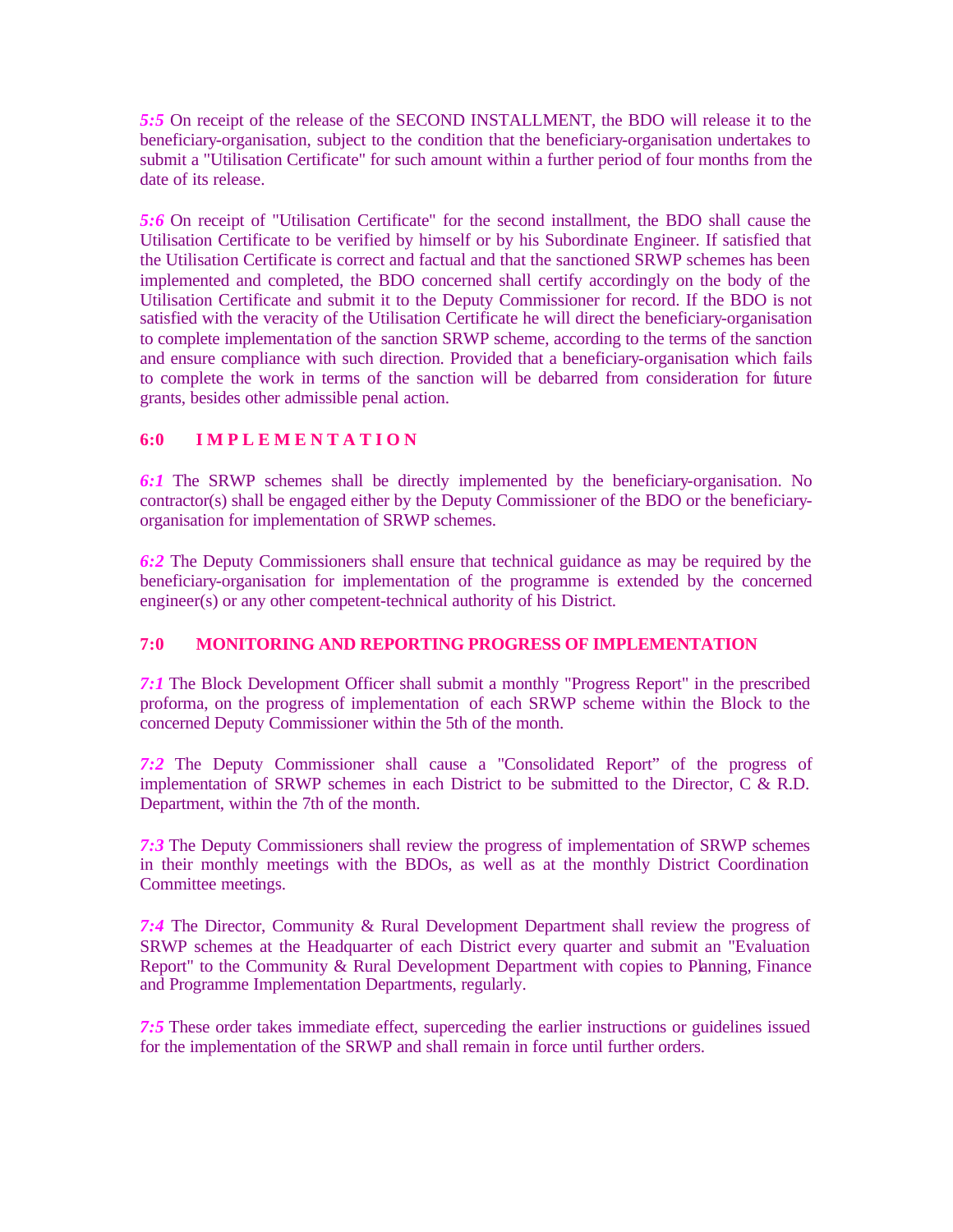These orders issue with the concurrence of Planning Department vide their No.PLR.52/91/98, DT. 10.7.91 and the concurrence of Finance Department vide their U/O NO.FC.II.92/91, dt. 15.7.91.

*Sd/-*

*P. J. Bazeley, Special Secretary to the Govt. of Meghalaya, Community & Rural Development Department.*

\*\*\*\*\*\*\*\*\*\*\*\*\*\*\*\*\*\*\*\*\*\*\*\*\*\*\*\*\*\*\*\*\*\*\*\*\*\*\*\*\*\*\*\*\*\*\*\*\*\*\*\*\*\*\*\*\*\*\*\*\*\*\*\*\*\*\*\*\*\*

#### *ORDER BY THE GOVERNOR NO.CDD.2/92/189, Dated Shillong, the 20th October, 1994 .*

The Comprehensive Guidelines for formulation, approval, and implementation of the Special Rural Works Programme vide this Department's Office Memorandum NO.CDD.81/91/39 Dt. 18.7.91 stands amended as follows :-

1. Insert the words"/local managing committee" after the word 'beneficiary - organisation' wherever appearing in paras 5:2, 5:5, 5:6 and 6:2.

2. Insert the word "/committee" after the word 'organisation' appearing in the fifth line of the para 5:2.

3. Insert the following as new sub-paras after the para  $5:2$ :

*5:2:1* The President or the Secretary or both, as the case may be duly authorised by the concerned local managing committee/beneficiary - organisation shall received the fund and the fund as received shall be entered in the cash Book and then deposited in the Bank to be operated jointly by the President and the Secretary and the Treasurer authorised in their behalf by the concerned Local Managing Committee/beneficiary - organisation.

*5:2:2* The Secretary shall maintain a separate Cash Book/Subsidiary Cash Book for the amount received for the scheme and shall be responsible for proper maintenance of all Book of accounts and records such as, Plans and Estimates, Muster Rolls, materials/articles to receive and purchase and shall ensure submission of Utilisation Certificate at regular interval.

*5:2:3* The Secretary shall produce all relevant books, records to audit party or any authority as and when asked for.

4. Delete the existing entries under para 6:1 and insert the following :-

The SRWP schemes shall be directly implemented by the beneficiary - organisation/local managing committee to be recommended by the MLA concerned and the Utilisation Certificate (s) must be countersigned by the concerned MLA before the same is/are submitted by the beneficiary - organisation/local managing committee to the BDO concerned. The Local Managing Committee or the Beneficiary Organisation denotes an "executive body" of a local Committee / Organisation / Village / locality. In a situation where there are more than one such Committee/Organisation are in existence within a specified area, the MLA concerned should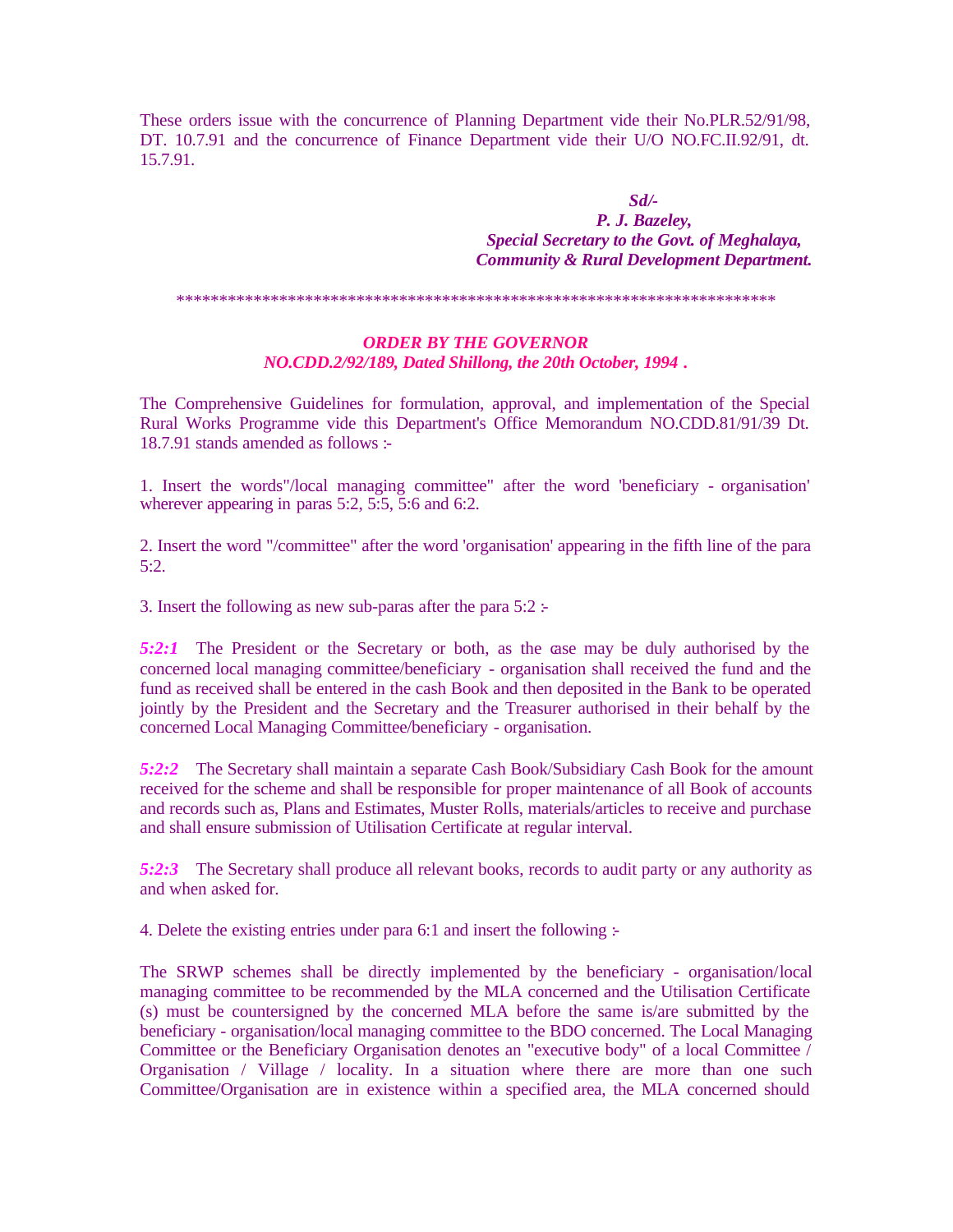recommend only one such Committee/Organisation for the purpose. No contractor(s) shall be engaged either by the Deputy Commissioner or the BDO or the beneficiary - organisation/local managing committee for implementation of the schemes.

5. Insert the following new paras 7:5 and 7:6 respectively after para 7:4:

*7:5* The Examiner of Local Accounts shall carry out the audit of the accounts relating to the schemes. For the purpose, the concerned authorities, e.g. Local Managing Committee / Beneficiary - Organisation, BDO including the Director of C & R.D. shall cause to be produced the Book of accounts and other relevant records as may be required by him for the purpose of audit by his Audit Staff. The Examiner of Local Accounts shall submit his inspection/Audit Report to the Director of Community & Rural Development, C & R.D. Department, Finance Department, the concerned MLA, Deputy Commissioner, BDO and the designated Official of the Local Managing Committee/Beneficiary - Organisation.

*7:6* The Director of Community & Rural Development shall account for the progress of the programme made from year to year and such Annual Progress Report should be sent to Planning Department under intimation to Community & Rural Development Department immediately the financial year is over.

6. Consequent upon the above amendment, the existing para 7:5 stands renumbered as para 7:7.

7. This order shall came into force with immediate effect.

*Sd/ P. S. Thangkhiew, Secretary to the Govt. of Meghalaya, Community & Rural Development Department.*

\*\*\*\*\*\*\*\*\*\*\*\*\*\*\*\*\*\*\*\*\*\*\*\*\*\*\*\*\*\*\*\*\*\*\*\*\*\*\*\*\*\*\*\*\*\*\*\*\*\*\*\*\*\*\*\*\*\*\*\*\*\*\*\*\*\*\*\*\*\*

#### *ORDER BY THE GOVERNOR Dated: Shillong, the The 4th March, 1996*

No.CDD.272/91/381 - The comprehensive guidelines for formulation, approval, sanction and implementation of the Special Rural Works Programme issued vide this Department's Office Memorandum No.CDD.81/91/89, dated  $18<sup>th</sup>$  July, 1991 stands amended as follows :-

Delete the existing entries under Para 3:1 and insert the following.

The SRWP Schemes received from the different Districts shall be summarized by the Director of Community & Rural Development and placed before the State Level Committee for SRWP. Such Committee has been constituted with the Chief Minister as Chairman, the Minister In-Charge of Finance, Planning and C & R.D., Home, P.H.E., P.W.D., Forest & Environment, Education, Agriculture and Sports and Youth Affairs Department, the Chief Secretary and the Principal Secretaries/Commissioner & Secretaries/Secretaries In-Charge of Finance, Planning & Community & Rural Development Department as Members, with Director of C & R.D., as Member Secretary.